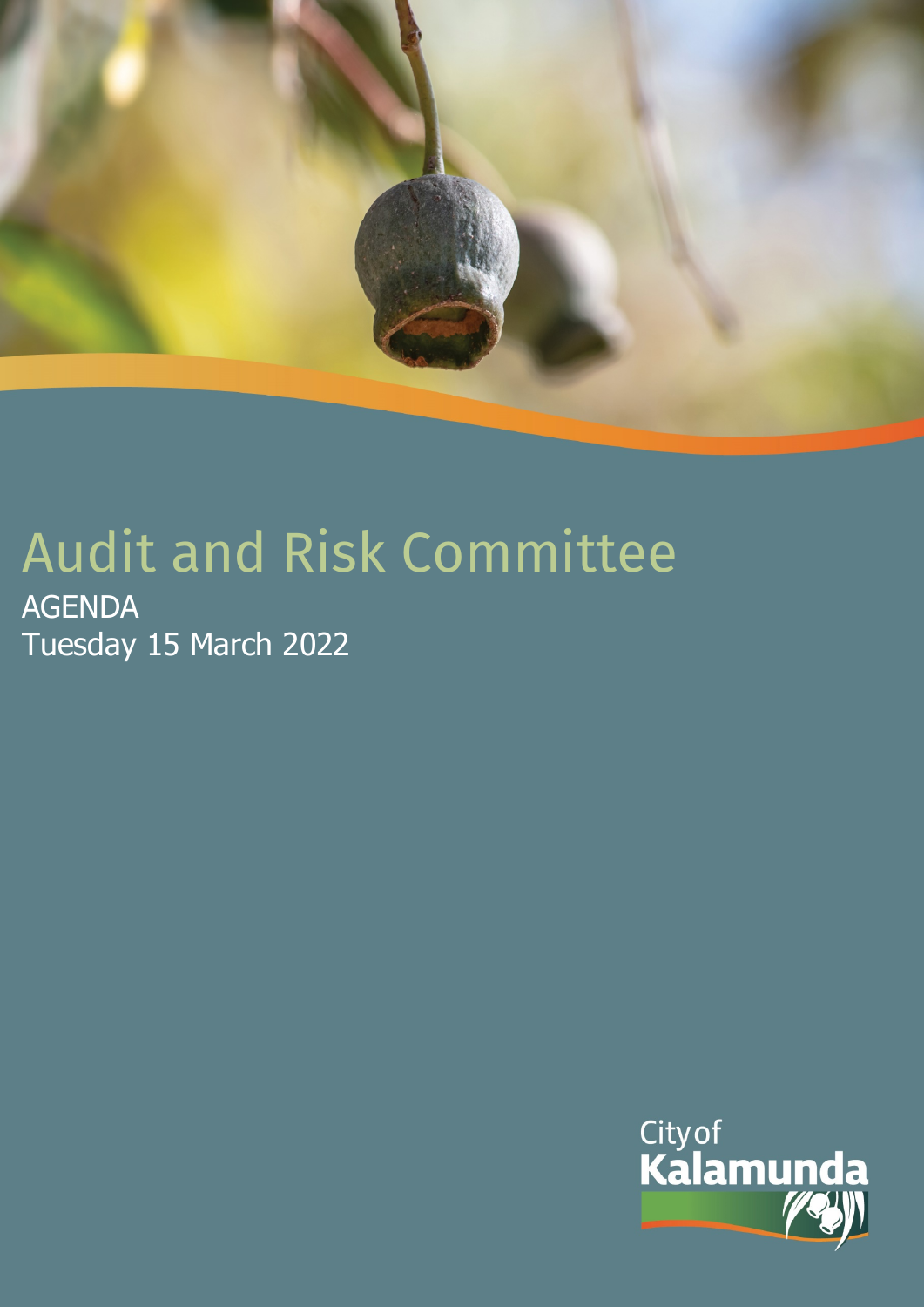# **NOTICE OF MEETING AUDIT & RISK COMMITTEE**

Dear Councillors

Notice is hereby given that the next meeting of the Audit & Risk Committee will be held in the Council Chambers, Administration Centre, 2 Railway Road, Kalamunda on **Tuesday 15 March 2022 at 6.30pm**.

Rhonda Hardy **Chief Executive Officer** 10 March 2022

# **Our Vision**



# **Connected Communities, Valuing Nature** and Creating our Future Together

#### **Core Values**

Service: We demonstrate a 'can do' attitude, we listen, we understand, and we go above and beyond when we serve others.

Professionalism: We look, speak, act & do what it takes to show others we are reliable, respectful and competent.

Quality: We think clearly, plan mindfully, act decisively, measure carefully and review regularly everything we do.

#### **Aspirational Values**

Courage: We make brave decisions and take calculated risks to lead us to a bold and bright future. We show courage in our pursuit for the protection of the environment, for the well being of our people and to support the economy.

Diversity: We challenge ourselves by keeping our minds open and looking for all possibilities and opportunities.

Innovation: We believe in a workplace where you're safe to try new thingswhere we can push the boundaries of the norm and learn from things that don't always go according to plan. We strive for a just and blameless culture that respects people as individuals and paves the way to genuine learning and improvement.

Our simple guiding principle will be to ensure everything we do will make the City of Kalamunda socially, environmentally and economically sustainable.

kalamunda.wa.gov.au

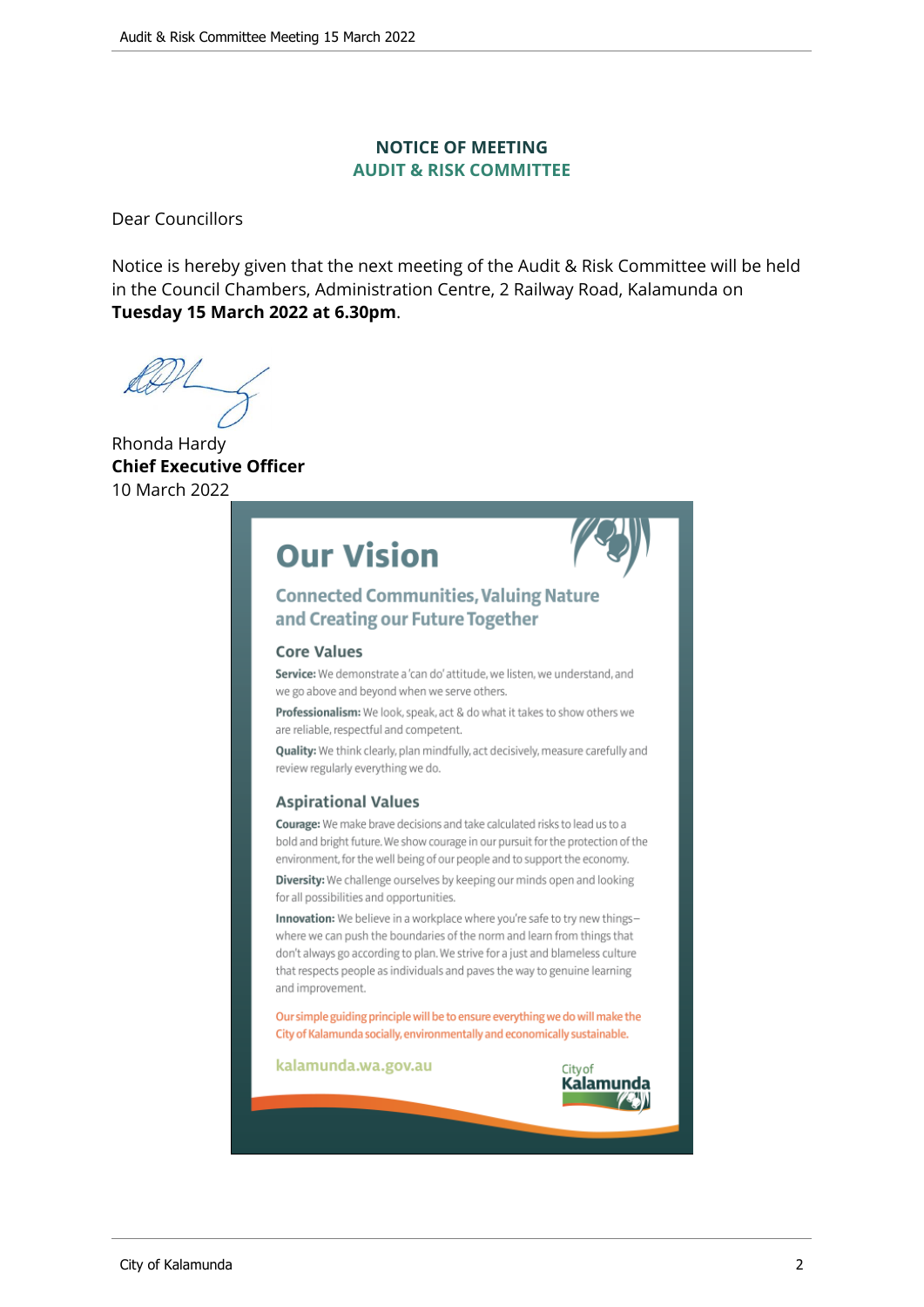# **INFORMATION FOR THE PUBLIC ATTENDING COUNCIL MEETINGS**

Welcome to this evening's meeting. The following information is provided on the meeting and matters which may affect members of the public.

If you have any queries related to procedural matters, please contact a member of staff.

# **Audit & Risk Committee Meeting Procedure**

- 1. Audit & Risk Committee has a membership of all Councillors.
- 2. The Committee makes recommendations only to Full Council (held on the fourth Tuesday of each month at 6.30pm)
- 3. All other arrangements are in general accordance with Council's Audit & Risk Committee Terms of Reference February 2013.

# **Acknowledgement of Traditional Owners**

We wish to acknowledge the traditional custodians of the land we are meeting on, the Whadjuk Noongar people. We wish to acknowledge their Elders' past, present and future and respect their continuing culture and the contribution they make to the life of this City and this Region.

# **Emergency Procedures**

**Please view the position of the Exits, Fire Extinguishers and Outdoor Assembly Area as displayed on the wall of Council Chambers.**

**In case of an emergency follow the instructions given by City Personnel.** 

**We ask that you do not move your vehicle as this could potentially block access for emergency services vehicles.** 

**Please remain at the assembly point until advised it is safe to leave.**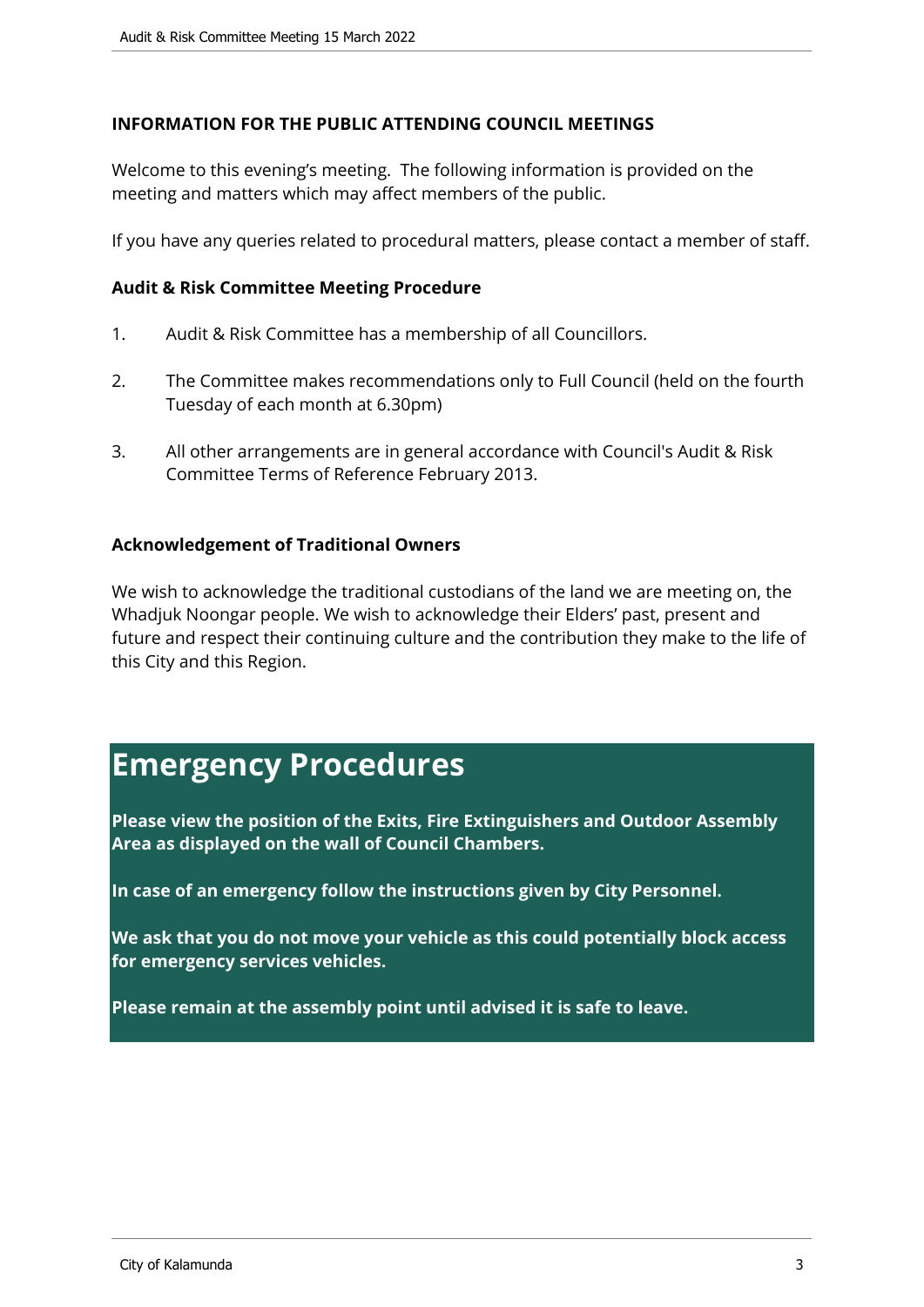# **INDEX**

| 1. |                                                                        |  |
|----|------------------------------------------------------------------------|--|
| 2. |                                                                        |  |
| 3. |                                                                        |  |
| 4. |                                                                        |  |
| 5. |                                                                        |  |
| 6. |                                                                        |  |
| 7. |                                                                        |  |
| 8. |                                                                        |  |
| 9. |                                                                        |  |
|    |                                                                        |  |
|    |                                                                        |  |
|    |                                                                        |  |
|    |                                                                        |  |
|    |                                                                        |  |
|    |                                                                        |  |
|    |                                                                        |  |
|    |                                                                        |  |
|    | 13. Urgent Business Approved by the Presiding Member or by Decision 23 |  |
|    |                                                                        |  |
|    |                                                                        |  |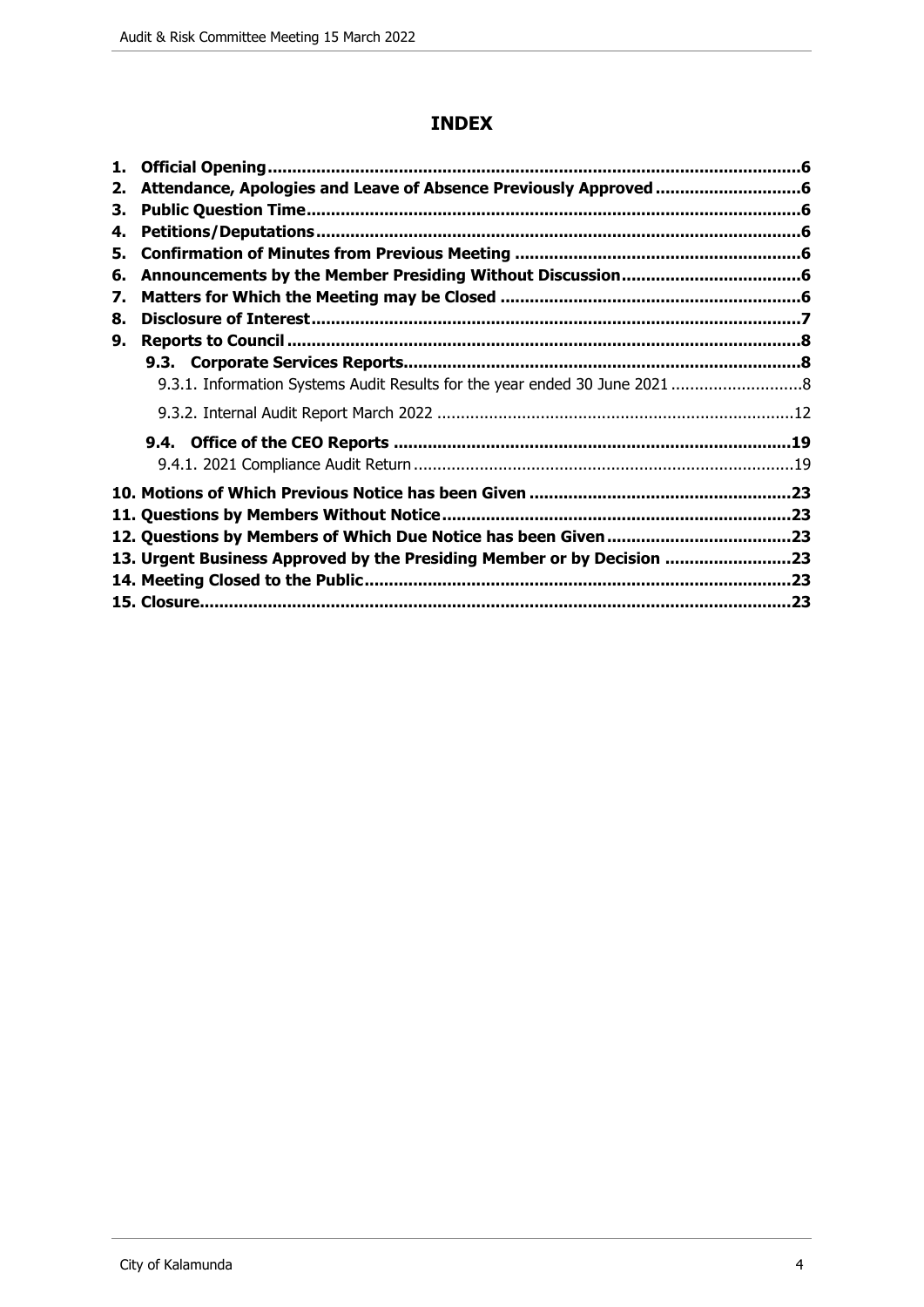# <span id="page-4-0"></span>**1. Official Opening**

#### <span id="page-4-1"></span>**2. Attendance, Apologies and Leave of Absence Previously Approved**

#### <span id="page-4-2"></span>**3. Public Question Time**

*A period of not less than 15 minutes is provided to allow questions from the gallery on matters relating to the functions of Council. For the purposes of Minuting, these questions and answers will be summarised.*

#### <span id="page-4-3"></span>**4. Petitions/Deputations**

#### <span id="page-4-4"></span>**5. Confirmation of Minutes from Previous Meeting**

5.1 That the Minutes of the Audit and Risk Committee Meeting held on 30 November 2021, as published and circulated, are confirmed as a true and accurate record of the proceedings.

#### **Statement by Presiding Member**

*"On the basis of the above Motion, I now sign the Minutes as a true and accurate record of the meeting of 30 November."*

#### <span id="page-4-5"></span>**6. Announcements by the Member Presiding Without Discussion**

#### <span id="page-4-6"></span>**7. Matters for Which the Meeting may be Closed**

7.1 Item 9.3.1 Information Systems Audit Results for the year ended 30 June 2021 – Confidential Attachment - Final Management Letter - City of Kalamunda - 30 June 2021

> Reason for Confidentiality: *Local Government Act 1995 (WA) Section 5.23 (2) (e) - "matter that if disclosed, would reveal - (i) a trade secret; (ii) information that has a commercial value to a person; or (iii) information about the business, professional, commercial or financial affairs of a person; - where the trade secret or information is held by, or is about a person other than the local government"*

7.2 Item 9.3.2 Internal Audit Report March 2022 – Confidential Attachments - Internal Audit Review of Records Management Audit Report and Internal Audit Review of the CEO Credit Card Audit Report

> Reason for Confidentiality: *Local Government Act 1995 (WA) Section 5.23 (2) (f) – "a matter that if disclosed, could be reasonably expected to – (i) impair the effectiveness of any lawful method or procedure for preventing, detecting, investigating or dealing with any contravention or possible contravention of the law; (ii) endanger the security of the local government's property; or (iii) prejudice the maintenance or enforcement of a lawful measure for protecting public safety".*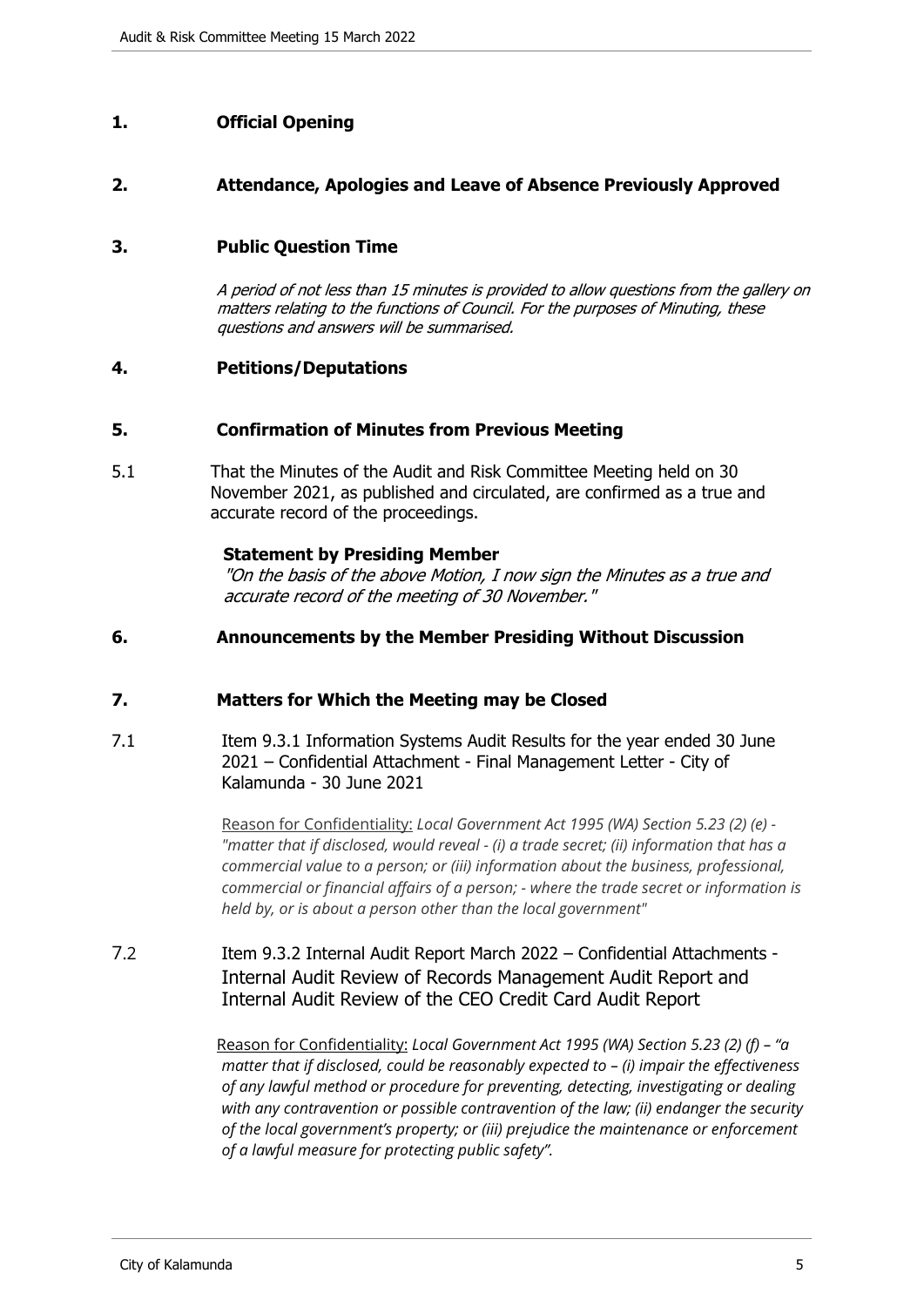# <span id="page-5-0"></span>**8. Disclosure of Interest**

#### **8.1. Disclosure of Financial and Proximity Interests**

- a. Members must disclose the nature of their interest in matter to be discussed at the meeting. (Section 5.56 of the *Local Government Act 1995*.)
- b. Employees must disclose the nature of their interest in reports or advice when giving the report or advice to the meeting. (Section 5.70 of the *Local Government Act 1995*.)

# **8.2. Disclosure of Interest Affecting Impartiality**

a. Members and staff must disclose their interest in matters to be discussed at the meeting in respect of which the member or employee had given or will give advice.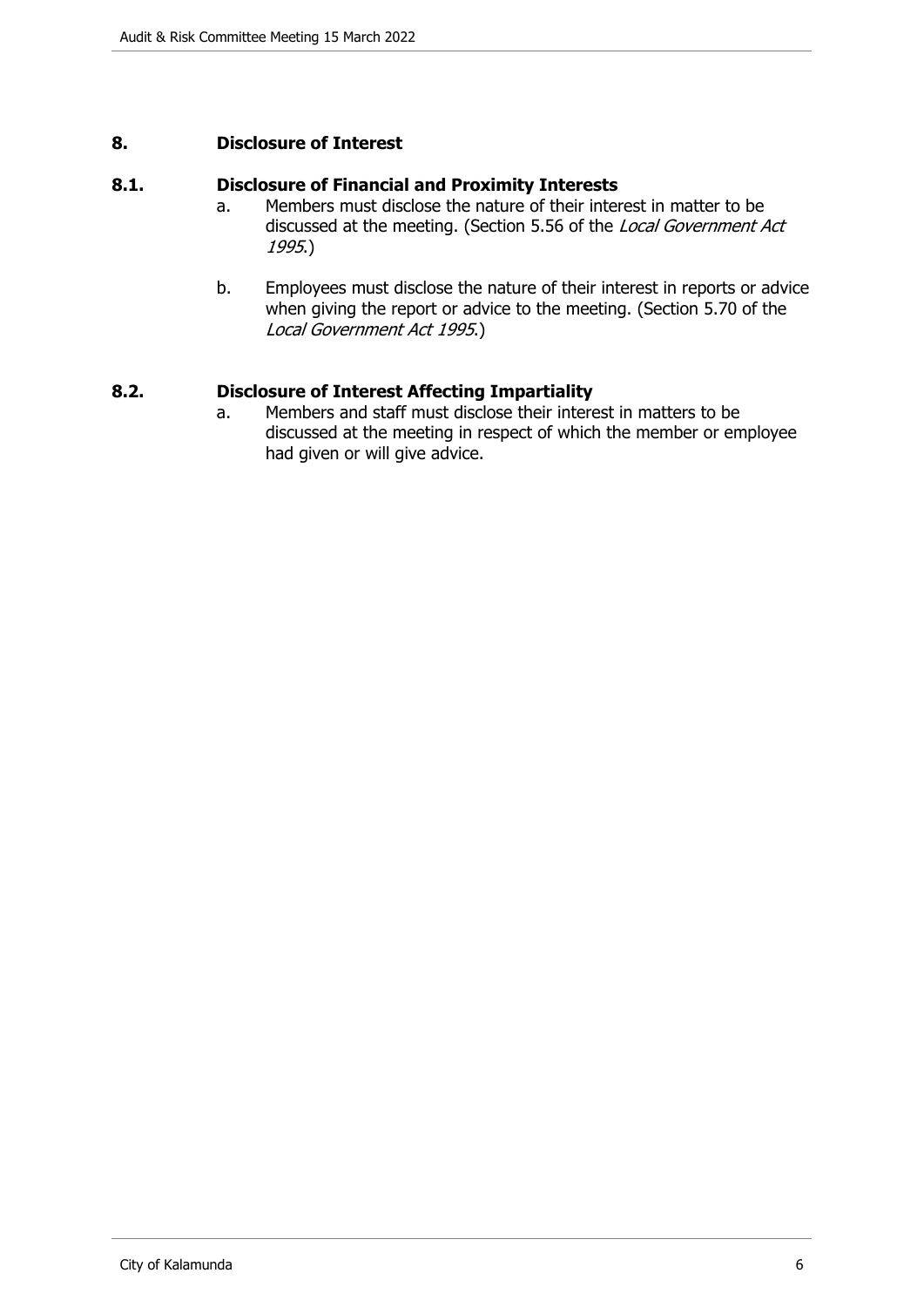# <span id="page-6-0"></span>**9. Reports to Council**

# <span id="page-6-1"></span>**9.3. Corporate Services Reports**

# <span id="page-6-2"></span>**9.3.1. Information Systems Audit Results for the year ended 30 June 2021**

*Declaration of financial / conflict of interests to be recorded prior to dealing with each item.*

| Previous Items<br>Directorate                                       |     | OCM 33/2021<br>Corporate Services        |
|---------------------------------------------------------------------|-----|------------------------------------------|
| <b>Financial Services</b><br><b>Business Unit</b><br>File Reference |     |                                          |
| Applicant                                                           | N/A |                                          |
| Owner                                                               | N/A |                                          |
| Attachments                                                         | Nil |                                          |
| Confidential<br>Attachments                                         | 1.  | Information Systems Audit Results Report |

Reason for Confidentiality: *Local Government Act 1995 (WA) Section 5.23 (2) (f) - "a matter that if disclosed, could be reasonably expected to - (i) impair the effectiveness of any lawful method or procedure for preventing, detecting, investigating or dealing with any contravention or possible contravention of the law; (ii) endanger the security of the local government's property; or (iii) prejudice the maintenance or enforcement of a lawful measure for protecting public safety"*

#### **TYPE OF REPORT**

|                          | Advocacy    | When Council is advocating on behalf of the community to<br>another level of government/body/agency                                                                                                                                                                                                           |
|--------------------------|-------------|---------------------------------------------------------------------------------------------------------------------------------------------------------------------------------------------------------------------------------------------------------------------------------------------------------------|
| Executive<br>and budgets |             | When Council is undertaking its substantive role of direction<br>setting and oversight (eg accepting tenders, adopting plans                                                                                                                                                                                  |
| ┻                        | Information | For Council to note                                                                                                                                                                                                                                                                                           |
|                          | Legislative | Includes adopting Local Laws, Town Planning Schemes and<br>Policies. When Council determines a matter that directly<br>impacts a person's rights and interests where the principles of<br>natural justice apply. Examples include town planning<br>applications, building licences, other permits or licences |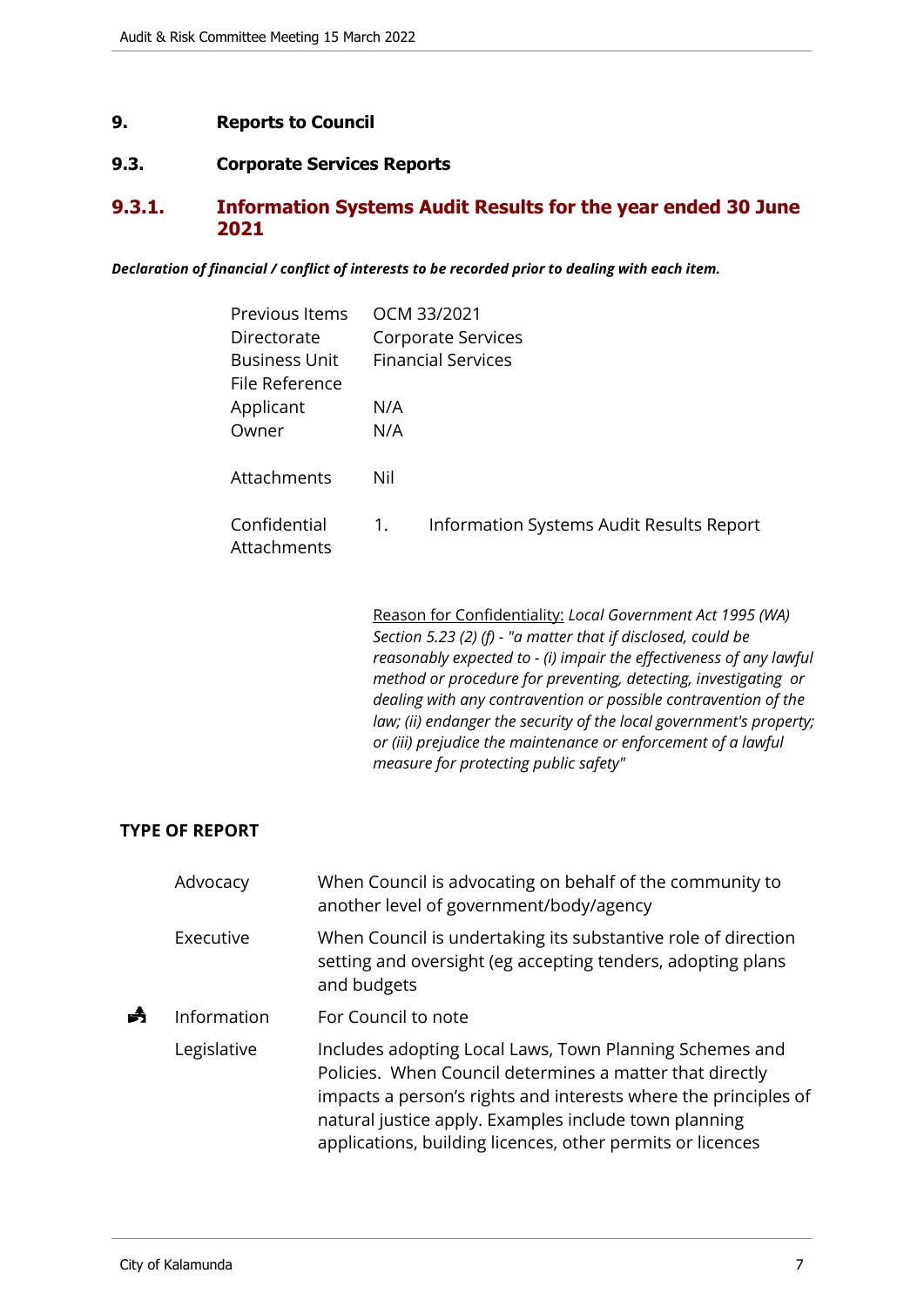issued under other Legislation or matters that could be subject to appeal to the State Administrative Tribunal

# **STRATEGIC PLANNING ALIGNMENT**

*Kalamunda Advancing Strategic Community Plan to 2031*

#### **Priority 4: Kalamunda Leads**

**Objective 4.1** - To provide leadership through transparent governance. **Strategy 4.1.1** - Provide good governance.

# **EXECUTIVE SUMMARY**

- 1. The purpose of this report is to provide Council with the findings of the Information Systems Audit Results Report (Confidential Attachment 1).
- 2. The Information Systems Audit Results Report for the financial year ending 30 June 2021 was undertaken by the Office of the Auditor General.
- 3. It is recommended Council accept the 2020/2021 Information Systems Audit Results Report (Confidential Attachment 1).

# **BACKGROUND**

- 4. On 28 October 2017, the Local Government Amendment (Auditing) Act 2017 was proclaimed, giving the Auditor General the mandate to audit Western Australia's 139 local governments and 9 regional councils.
- 5. The Act allowed the Auditor General to conduct performance audits of local government entities from 28 October 2017. From the 2018/2019 financial year the City's audit will be performed by the Officer of the Auditor General (OAG).

# **DETAILS AND ANALYSIS**

- 6. The OAG Information Systems Audit was conducted as part of their audit of the annual financial report for the year ending 30 June 2021.
- 7. In April 2021, City staff and the Chair of the Audit and Risk Committee met with relevant officers from the OAG, to discuss the audit plan. The Information Systems Audit field work was carried out from June 2021 to November 2021, with (Confidential Attachment 1) being the outcome of the Information Systems Audit.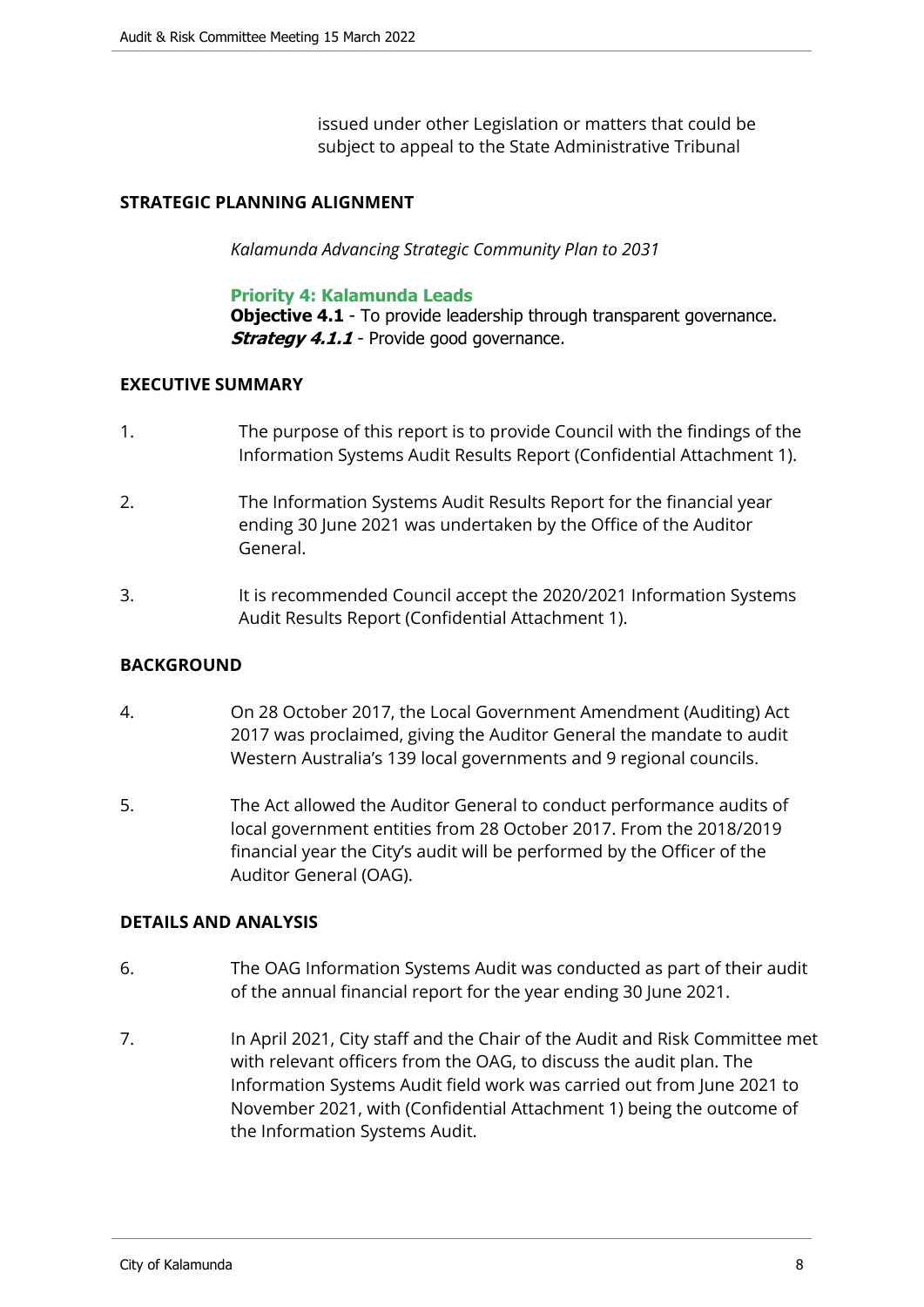8. OAG completed the audit field work, with the outcome as detailed in (Confidential Attachment 1). The City aims to implement all recommendations from OAG.

# **APPLICABLE LAW**

9. *Local Government Act 1995* and *Local Government Amendment (Auditing) Act 2017*. *Local Government (Financial Management) Regulations 1996.*

# **APPLICABLE POLICY**

10. There are no policy implications.

# **STAKEHOLDER ENGAGEMENT**

11. The Administration worked closely with the Auditors.

# **External Referrals**

12. Although no community engagement consultation is required, the findings of OAG are reported to Parliament and a report is published on the OAG website.

#### **FINANCIAL CONSIDERATIONS**

13. The Budget includes provision for the cost of having the accounts, the Annual Financial Report and the Information Systems audited by an externally appointed registered auditor.

#### **SUSTAINABILITY**

14. Nil.

# **RISK MANAGEMENT**

15. **Risk**: With inefficient systems, processes, policies and procedures in place, the City could be susceptible to data breaches.

| Consequence                                   | Likelihood | <b>Rating</b> |  |
|-----------------------------------------------|------------|---------------|--|
| Significant                                   | Likely     | High          |  |
| <b>Action/Strategy</b>                        |            |               |  |
| Employ qualified suitably skilled staff.      |            |               |  |
| Educate City staff on cyber issues.           |            |               |  |
| Test cyber defenses on a regular basis.       |            |               |  |
| Maintain controls and compliance with policy. |            |               |  |
|                                               |            |               |  |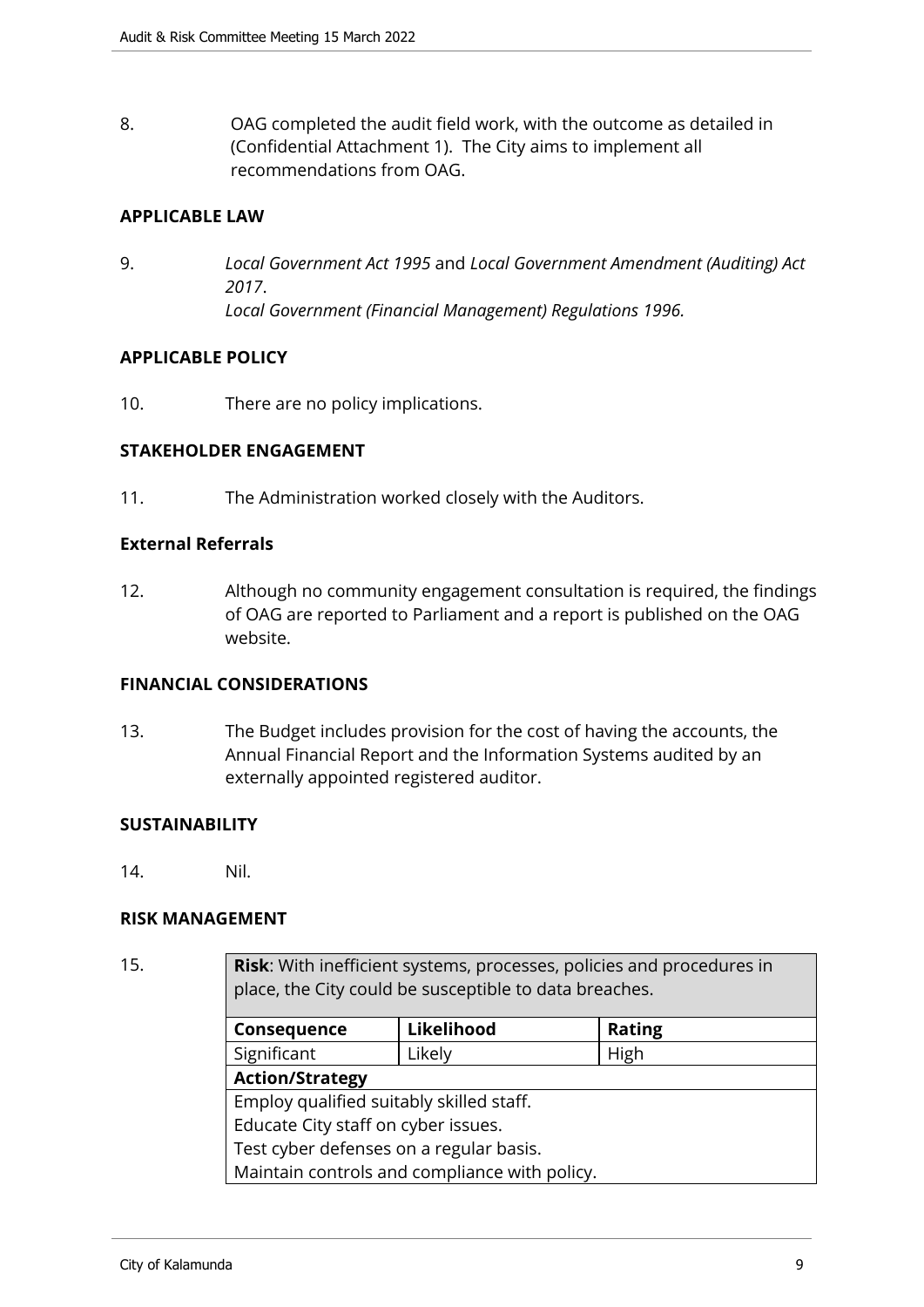Ensure an effective internal audit program.

# **CONCLUSION**

16. The Information Systems Audit field work was carried out in accordance with the planning summary from 17 June 2021 to 19 November 2021, with (Confidential Attachment 1) being the outcome of the IT system audit.

#### **Voting Requirements: Simple Majority**

# **COMMITTEE RECOMMENDATION**

That Council ACCEPT the Information Systems Audit findings Report for the financial year ending 30 June 2021 (Confidential Attachment 1).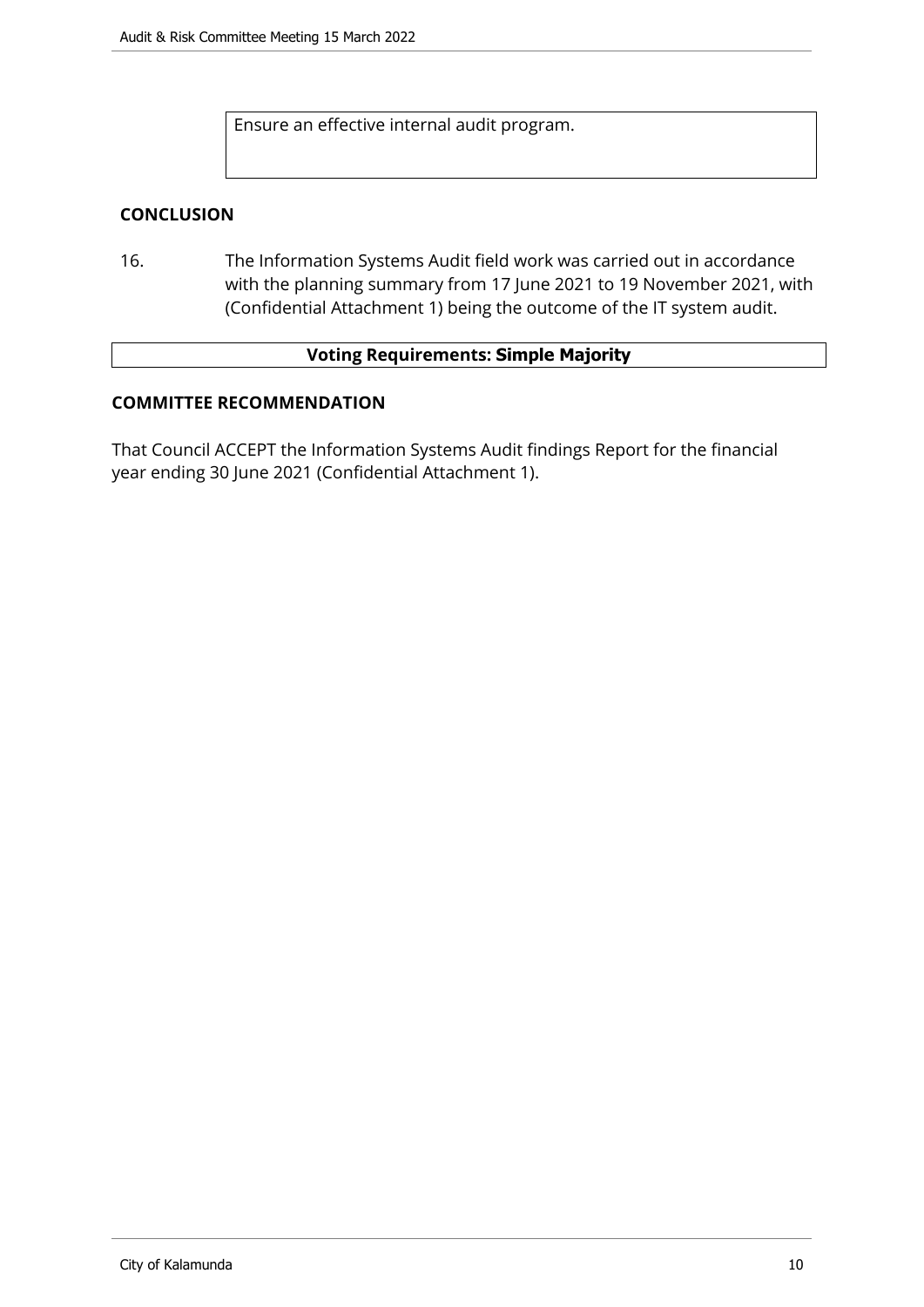# <span id="page-10-0"></span>**9.3.2. Internal Audit Report March 2022**

*Declaration of financial / conflict of interests to be recorded prior to dealing with each item.*

| Previous Items<br>Directorate<br><b>Business Unit</b><br>File Reference<br>Applicant<br>Owner | OCM271/2020<br>Corporate Services<br><b>Corporate Services</b><br>3.010758<br>N/A<br>N/A                                                                                                                                                                                                                                                                                                                                                                                                                                     |
|-----------------------------------------------------------------------------------------------|------------------------------------------------------------------------------------------------------------------------------------------------------------------------------------------------------------------------------------------------------------------------------------------------------------------------------------------------------------------------------------------------------------------------------------------------------------------------------------------------------------------------------|
| Attachments                                                                                   | Nil                                                                                                                                                                                                                                                                                                                                                                                                                                                                                                                          |
| Confidential<br>Attachments                                                                   | Internal Audit Review of Records Management Audit<br>1.<br>Report<br>Internal Audit Review of the CEO Credit Card Audit<br>2.<br>Report                                                                                                                                                                                                                                                                                                                                                                                      |
|                                                                                               | Reason for Confidentiality: Local Government Act 1995 (WA)<br>Section 5.23 (2) (f) - "a matter that if disclosed, could be<br>reasonably expected to - (i) impair the effectiveness of any<br>lawful method or procedure for preventing, detecting,<br>investigating or dealing with any contravention or possible<br>contravention of the law; (ii) endanger the security of the<br>local government's property; or (iii) prejudice the maintenance<br>or enforcement of a lawful measure for protecting public<br>safety". |
| <b>TYPE OF REPORT</b>                                                                         |                                                                                                                                                                                                                                                                                                                                                                                                                                                                                                                              |
| Advocacy                                                                                      | When Council is advocating on behalf of the community to<br>another level of government/body/agency                                                                                                                                                                                                                                                                                                                                                                                                                          |
| Executive                                                                                     | When Council is undertaking its substantive role of direction<br>setting and oversight (eg accepting tenders, adopting plans<br>and budgets                                                                                                                                                                                                                                                                                                                                                                                  |
| Information                                                                                   | For Council to note                                                                                                                                                                                                                                                                                                                                                                                                                                                                                                          |
| Legislative                                                                                   | Includes adopting Local Laws, Town Planning Schemes and<br>Policies. When Council determines a matter that directly<br>impacts a person's rights and interests where the principles of<br>natural justice apply. Examples include town planning                                                                                                                                                                                                                                                                              |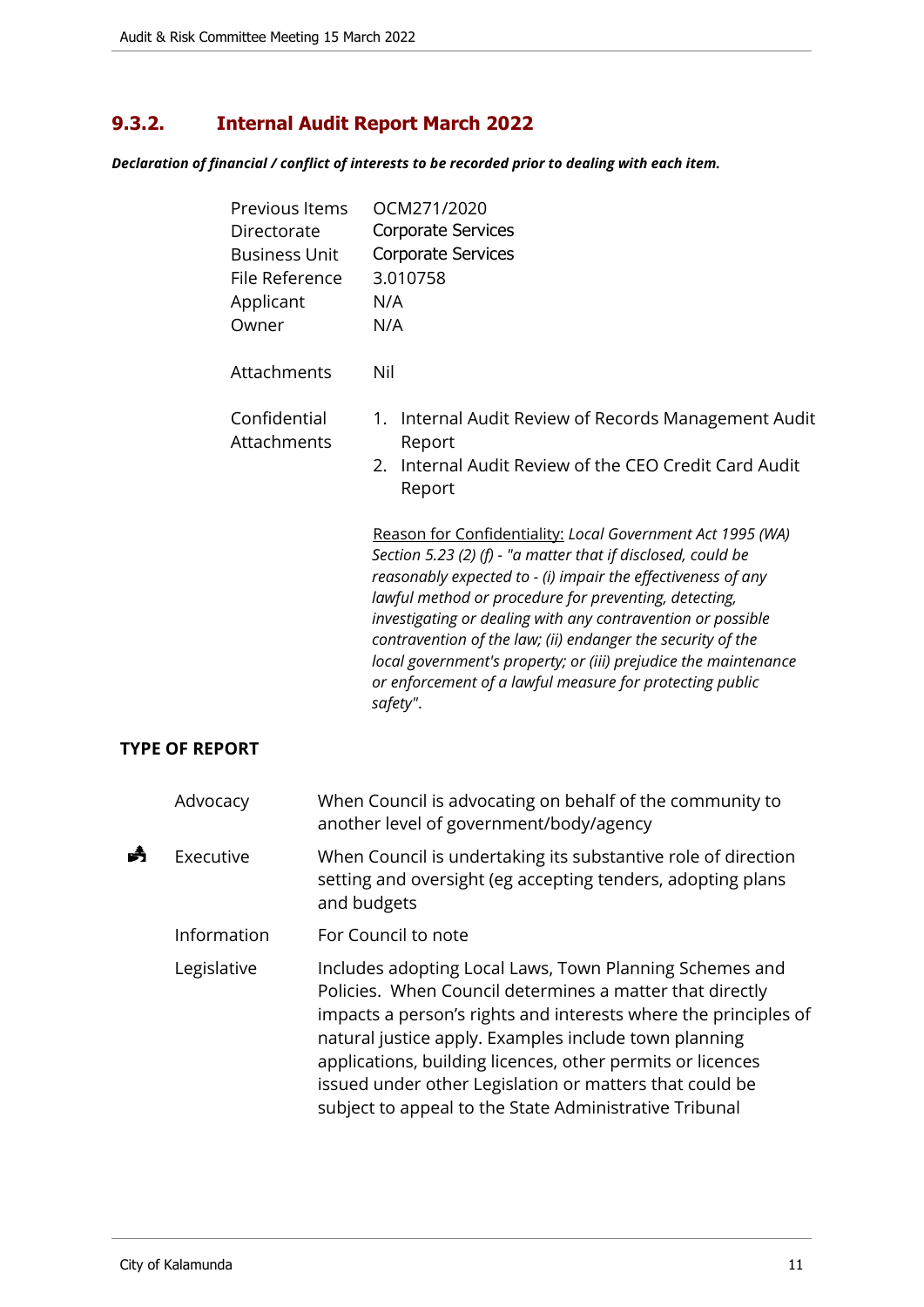# **STRATEGIC PLANNING ALIGNMENT**

*Kalamunda Advancing Strategic Community Plan to 2031*

**Priority 4: Kalamunda Leads**

**Objective 4.1** - To provide leadership through transparent governance. *Strategy 4.1.1* - Provide good governance.

#### **EXECUTIVE SUMMARY**

- 1. The purpose of this report is to provide Council with details of the Internal Audit Review conducted during the past quarter
- 2. The Internal Audit was completed in accordance with the provisions of the *Local Government Act 1995,* associated regulations, *Australian Accounting Standards.* The Internal Audit has identified a number of improvement opportunities which the City of Kalamunda (the City) is committed to implementing.
- 3. It is recommended that Council RECEIVE The details of Internal Audit Review conducted during the last quarter.

# **BACKGROUND**

4. The Internal Audit program is delivered in line with the City's three-year Strategic Internal Audit Plan (the Plan) which contains a mix of compliance, financial, and performance / operational audits.

> Since the commencement of this plan 28 engagements from the internal audit plan were completed through the City's appointed internal auditor Crowe Pty Ltd (formerly Crowe Howarth) Other work undertaken by Crowe Pty Ltd ('Crowe') included:

- a. the setting of the strategic internal audit plan;
- b. attendance and presentation of internal audit reports to the Audit & Risk Committee; and
- c. client liaison and engagement.
- 5. Internal Audit is a core element of the City's risk management and governance framework. The relationship between Internal Audit and the City can be summarised using the "Three Lines of Defence model illustrated below

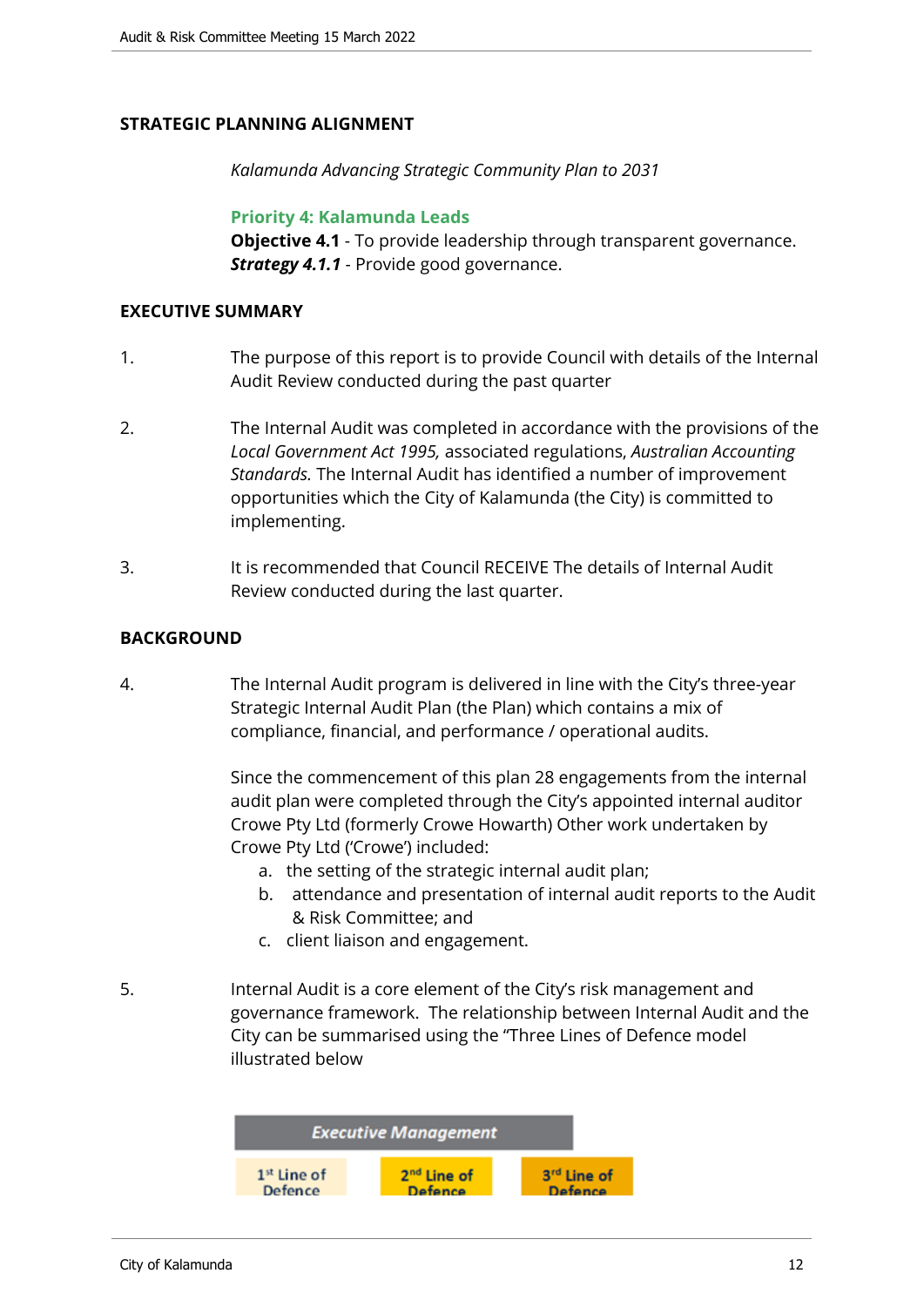- 6. Broadly, Internal Audit reviews are focused on:
	- a. Compliance Audits: Focused primarily on the entity's (or their suppliers') compliance with legislation, regulations, directions, policies, plans, and procedures.
	- b. Financial Audits: Focused primarily on practices and activities relating to the accounting and reporting of financial transactions including budget commitments, approvals, and the receipt and disbursement of funds, as well as the reliability and integrity of financial information and the safeguarding of the assets.
	- c. Performance (Operational) Audits: Focused primarily on an audit of all or a part of an entity's activities to assess the economy, efficiency and effectiveness and focuses on:
		- i. the adequacy of an internal control structure or specific internal controls to ensure due regard for economy and effectiveness;
		- ii. the extent to which resources have been managed economically and efficiently; and
		- iii. the extent to which activities have been effective in achieving organisational objectives.

# **DETAILS AND ANALYSIS**

- 7. The Internal Audit Reviews undertaken during the past quarter have been focused on:
	- a) Internal Audit Review of Records Management
	- b) Internal Audit Review of the CEO Credit Card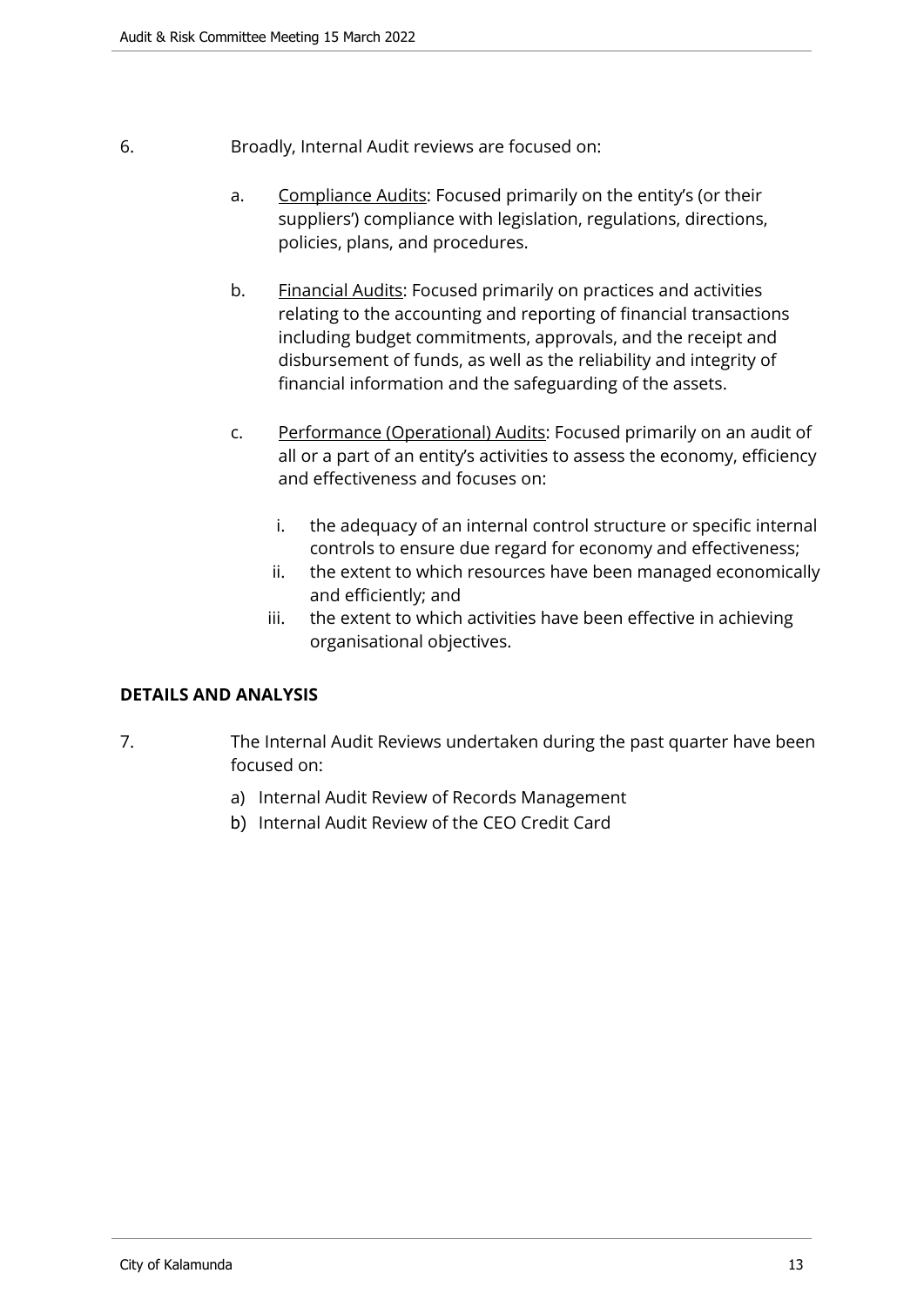# 8. **Internal Audit Review of the Records Management**

The review focussed on the controls in place on a high level, relating to the following business objectives:

- 1. Record Keeping Plan (RKP) is aligned with the State Records Act 2000 (SRA) and has been regularly reviewed and approved by the State Records Office.
- 2. Record keeping processes and documents are in place to ensure compliance at a high level with the SRA including Record Keeping Plan, Metadata Management Policy, Thesaurus and Retention and Disposal Plan and key requirements are complied with.
- 3. Record Keeping Systems are compliant with the SRA and Record Management practices at the City.
- 4. Staff are aware and adhering to record keeping responsibilities under the SRA and Record Management practices, including the security/confidentiality of these records, at the City.
- 5. Consistent and systematic approach to record keeping requirements across the organisation.
- 6. Access to records is appropriately controlled either through a system or hard copy records.
- 7. Disposal/destruction of both electronic and paper-based records are aligned to the General Disposal Authority for Local Government Records (GDA), by either staff or records.
- 8. Appropriate back-up processes exist for hard and softcopy records; and
- 9. Effectiveness of controls exist for a centralised process for all incoming and outgoing records (e.g. mail).

The approach adopted for this internal audit was as follows:

- a) Consideration of relevant policies, procedures and legislation and discussion with the City's management and staff responsible for the relevant scope areas.
- b) Identification of control weaknesses through analysis by internal audit.
- c) Analysis of a sample of records/plans and actions covered within the scope of the audit.
- d) Identification of any discrepancies or deviations from policy, procedure, or legislation.
- e) Discussion on control weaknesses, deviations from policy with relevant City staff members
- f) Development of a report identifying any weaknesses or issues and making relevant recommendations on the areas under the scope of our engagement.
- 9. The results of the Internal Audit Review of the Records Management Audit are detailed in Confidential Attachment 1.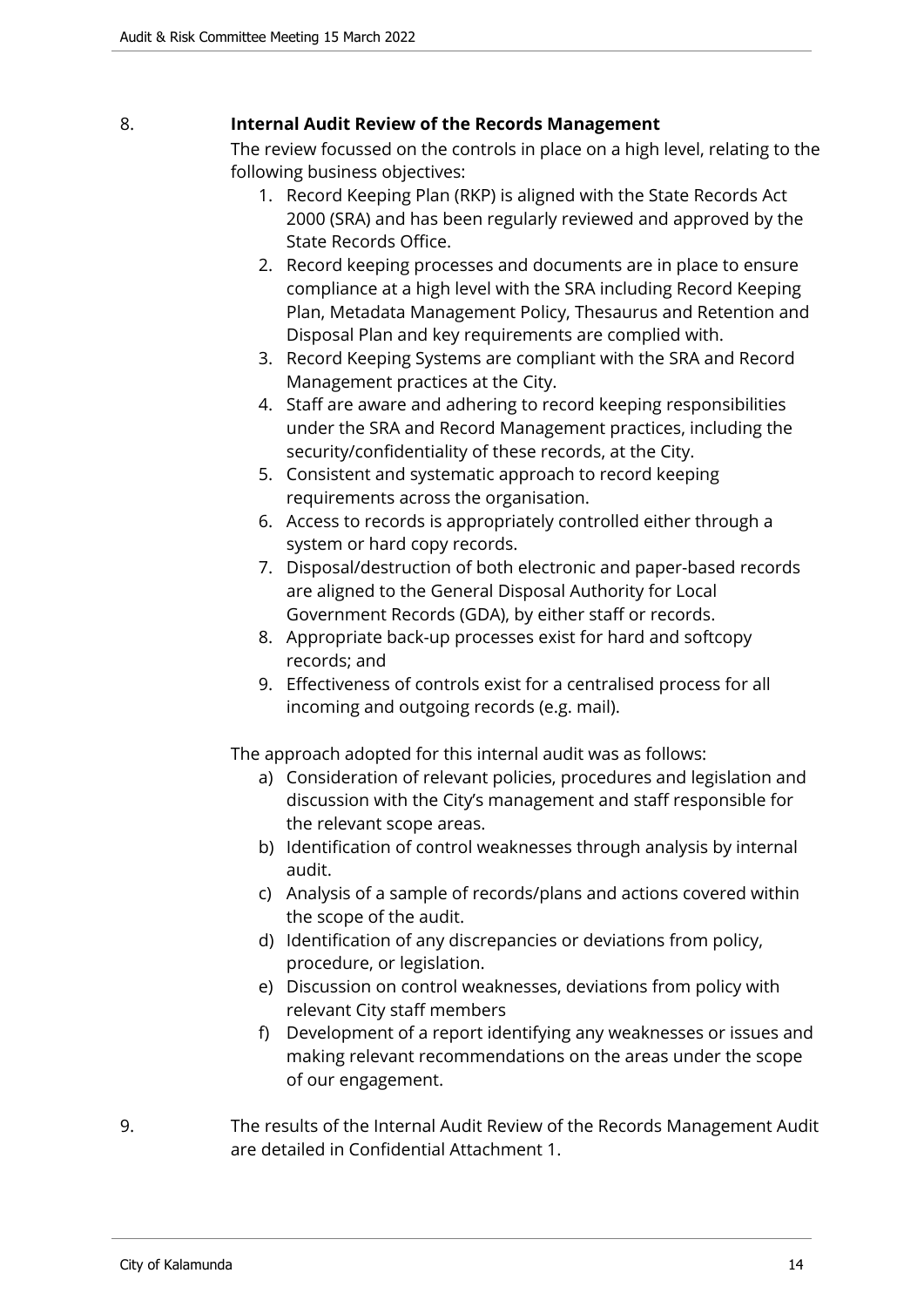# 10. **Internal Audit Review of the CEO Credit Card Review**

The review focussed on the controls in place on a high level, relating to the following business objectives:

- 1. Processes for the usage of the CEO's corporate credit card are in compliance with the City of Kalamunda's Corporate Credit Card policy;
- 2. Credit card transactions have been initiated in-line with the Purchasing Policy;
- 3. Credit card transactions are appropriate and in accordance with internal guidelines regarding appropriate business expenses; and
- 4. Credit card transactions are appropriately scrutinised, authorised and appropriate documentation exists.

The approach adopted for this internal audit was as follows:

- a) Consideration of relevant policies, procedures and legislation and discussion with the City's management and staff responsible for the relevant scope areas;
- b) Identification of control weaknesses through analysis by internal audit;
- c) Analysis of a sample of transactions covered within the scope of the audit;
- d) Identification of any discrepancies or deviations from policy or procedure;
- e) Discussion on control weaknesses, deviations from policy with relevant City staff members; and
- f) Development of a report identifying any weaknesses or issues and making relevant recommendations on the areas under the scope of our engagement.
- 11. The results of the Internal Audit Review of the CEO Credit Card Audit are detailed in Confidential Attachment 2.
- 12. The City monitors the status of audit recommendations arising from each Internal Audit Review. Recommendations are monitored to ensure that they are managed and implemented in a timely fashion.

# **APPLICABLE LAW**

13. *Local Government Act 1995 Local Government (Financial Management) Regulations 1996 Local Government (Functions and General) Regulations 1996 Food Act 2008*, *Food Regulations 2009* and ANZ Standards;

# **APPLICABLE POLICY**

14. Nil.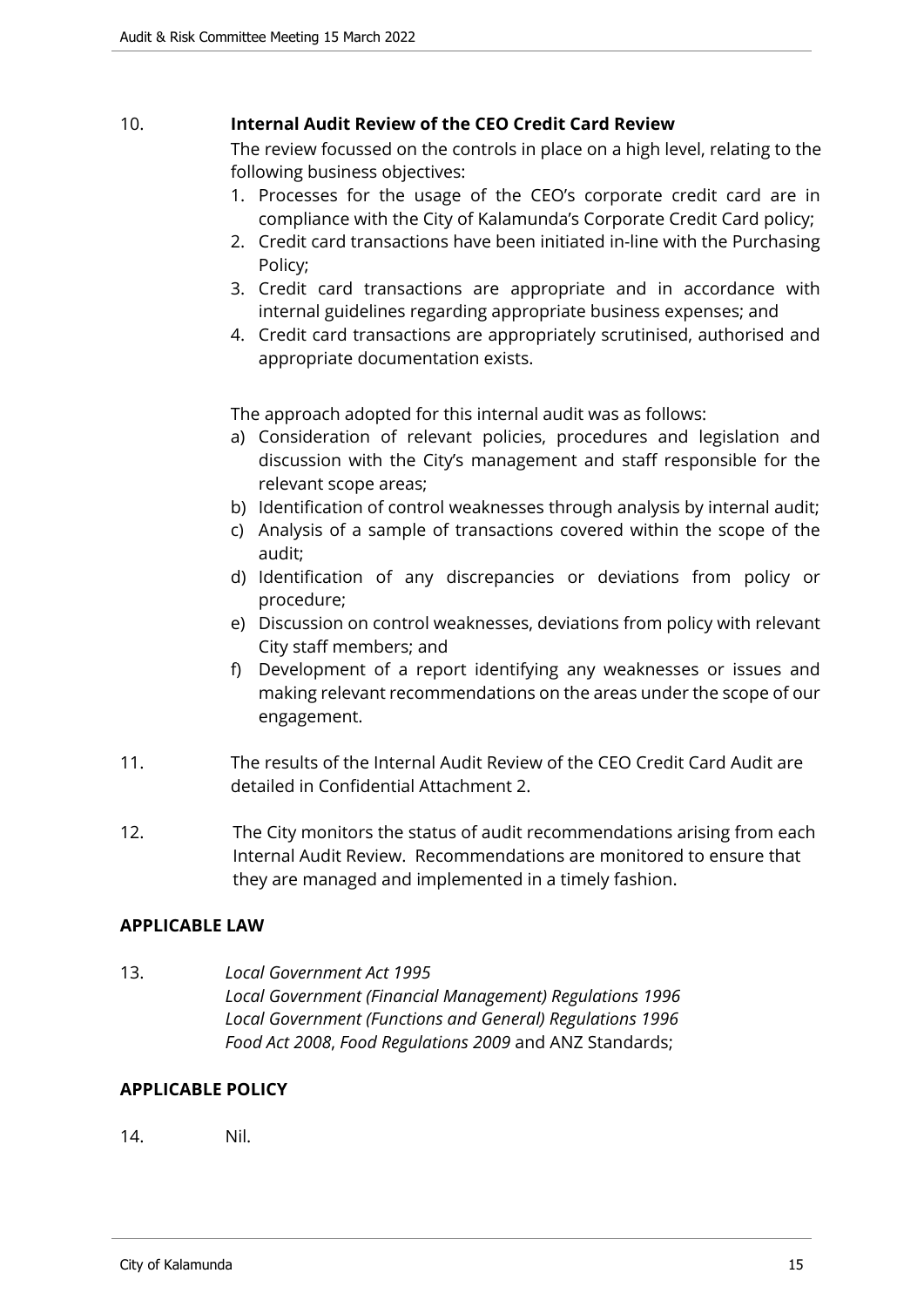# **STAKEHOLDER ENGAGEMENT**

15. Internal Audit findings were discussed with relevant business unit managers and have been reviewed by the City's Executive Management Team.

# **FINANCIAL CONSIDERATIONS**

16. The cost of the Internal Audit program is provisioned within the City's annual budget. Further, monitoring and review of internal controls within the Internal Audit program will reduce the risk and likely exposure of potential loss to the City.

#### **SUSTAINABILITY**

#### **Social Implications**

17. Nil.

#### **Economic Implications**

18. Nil.

#### **Environmental Implications**

19. Nil.

#### **RISK MANAGEMENT**

20. **Risk**: Internal Audit fails to identify material non-compliance or control deficiencies. **Consequence Likelihood Rating**

| <b>CONSCHACTICS</b>                                          | EIRCHIIVU | 114115 |  |
|--------------------------------------------------------------|-----------|--------|--|
| Moderate                                                     | Unlikely  | Low    |  |
| <b>Action/Strategy</b>                                       |           |        |  |
| Internal Audit Plan developed and reviewed annually.         |           |        |  |
| Internal Audit working papers reviewed by External Auditors. |           |        |  |
| Key controls are evaluated for the identified processes.     |           |        |  |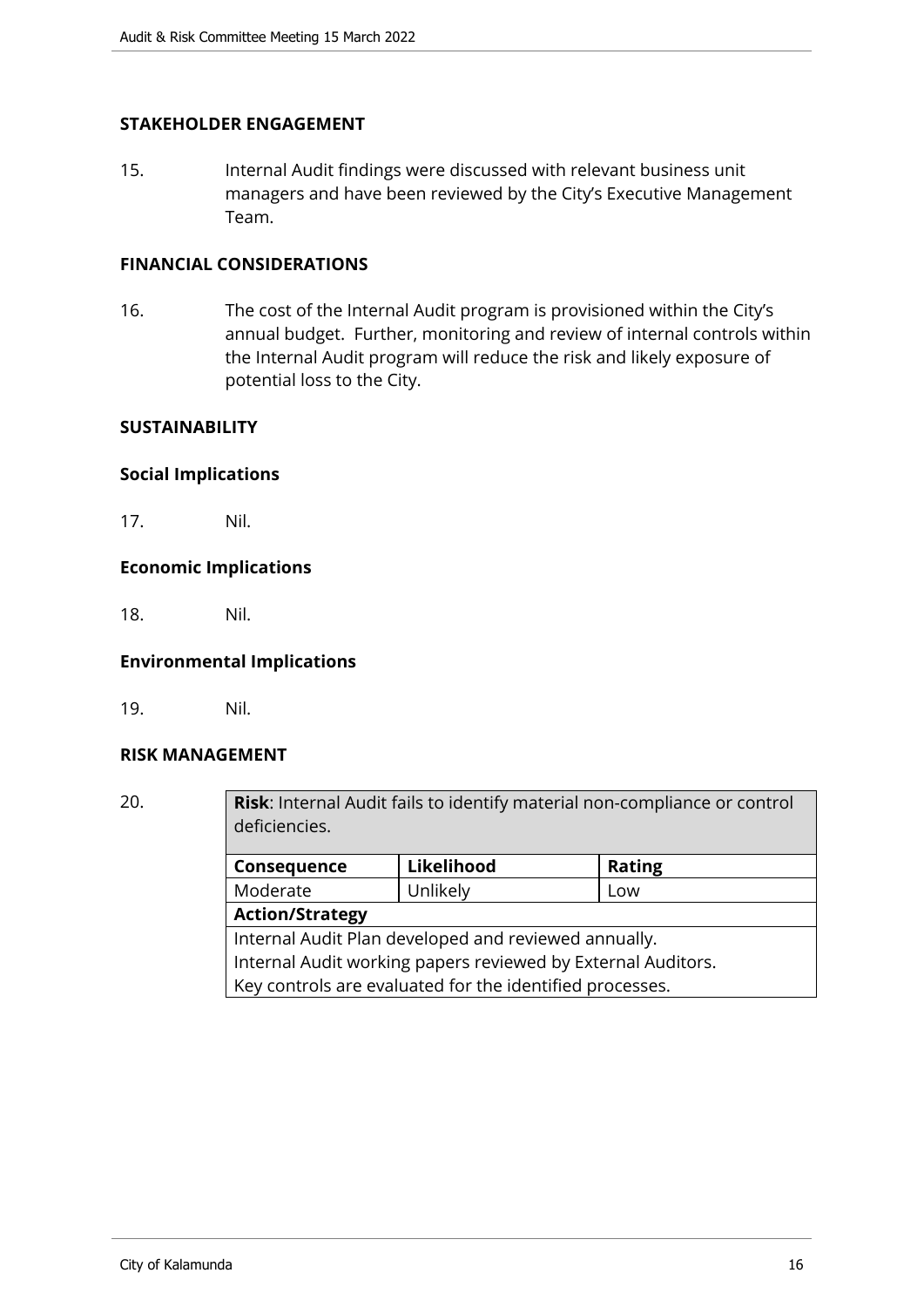# 21. **Risk**: Audit recommendations are not implemented in a timely fashion.

| Consequence                                          | Likelihood | <b>Rating</b> |  |
|------------------------------------------------------|------------|---------------|--|
| Moderate                                             | Unlikely   | Low           |  |
| <b>Action/Strategy</b>                               |            |               |  |
| Internal Audit Plan developed and reviewed annually. |            |               |  |
| Monitoring and review of the implementation of audit |            |               |  |
| recommendations.                                     |            |               |  |
|                                                      |            |               |  |

# **CONCLUSION**

22. The City monitors the status of Internal Audit recommendations arising from each Internal Audit Review (Confidential Attachment 3). Recommendations are monitored and the majority of recommendations are either complete or in progress.

# **Voting Requirements: Simple Majority**

# **COMMITTEE RECOMMENDATION**

That Council RECEIVE the details of the Internal Audit Review conducted during the past quarter (Attachment 1).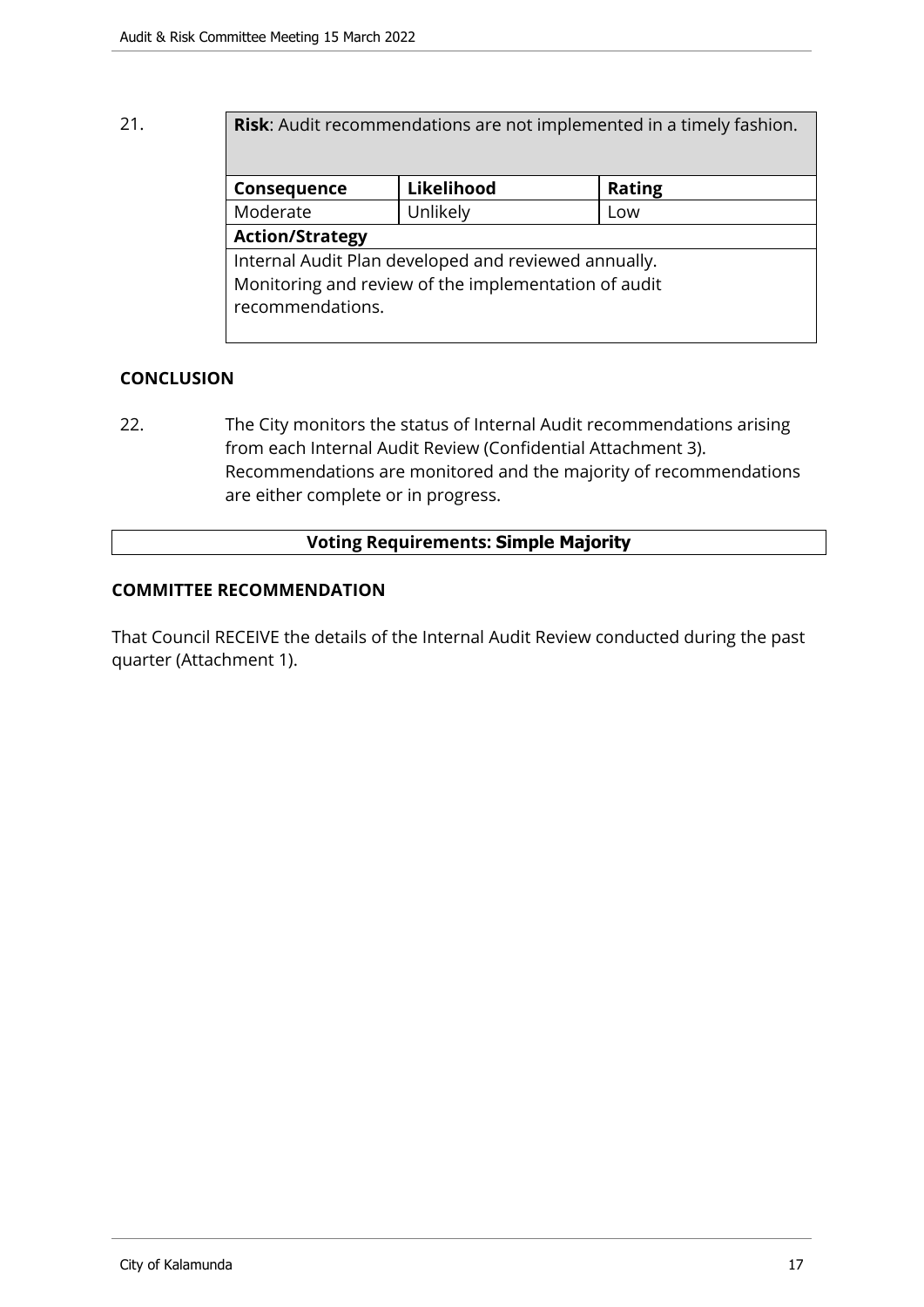# <span id="page-17-0"></span>**9.4. Office of the CEO Reports**

# <span id="page-17-1"></span>**9.4.1. 2021 Compliance Audit Return**

*Declaration of financial / conflict of interests to be recorded prior to dealing with each item.*

| Previous                 | OCM 33/2021                                  |
|--------------------------|----------------------------------------------|
| Items                    |                                              |
| Directorate              | CEO'S Office                                 |
| Business Unit Governance |                                              |
| File Reference           | N/A                                          |
| Applicant                | City of Kalamunda                            |
| Owner                    | City of Kalamunda                            |
|                          |                                              |
| Attachments              | 1. 2021 CAR for Council [9.4.1.1 - 12 pages] |

#### **TYPE OF REPORT**

| Advocacy    | When Council is advocating on behalf of the community to<br>another level of government/body/agency                                                                                                                                                                                                                                                                                                                                |
|-------------|------------------------------------------------------------------------------------------------------------------------------------------------------------------------------------------------------------------------------------------------------------------------------------------------------------------------------------------------------------------------------------------------------------------------------------|
| Executive   | When Council is undertaking its substantive role of direction<br>setting and oversight (eg accepting tenders, adopting plans<br>and budgets                                                                                                                                                                                                                                                                                        |
| Information | For Council to note                                                                                                                                                                                                                                                                                                                                                                                                                |
| Legislative | Includes adopting Local Laws, Town Planning Schemes and<br>Policies. When Council determines a matter that directly<br>impacts a person's rights and interests where the principles of<br>natural justice apply. Examples include town planning<br>applications, building licences, other permits or licences<br>issued under other Legislation or matters that could be<br>subject to appeal to the State Administrative Tribunal |

#### **STRATEGIC PLANNING ALIGNMENT**

*Kalamunda Advancing Strategic Community Plan to 2031*

#### **Priority 4: Kalamunda Leads**

**Objective 4.1** - To provide leadership through transparent governance. *Strategy 4.1.1* - Provide good governance.

#### **EXECUTIVE SUMMARY**

1. The purpose of this report is to consider and adopt the 2021 Compliance Audit Return (CAR) (Attachment 1).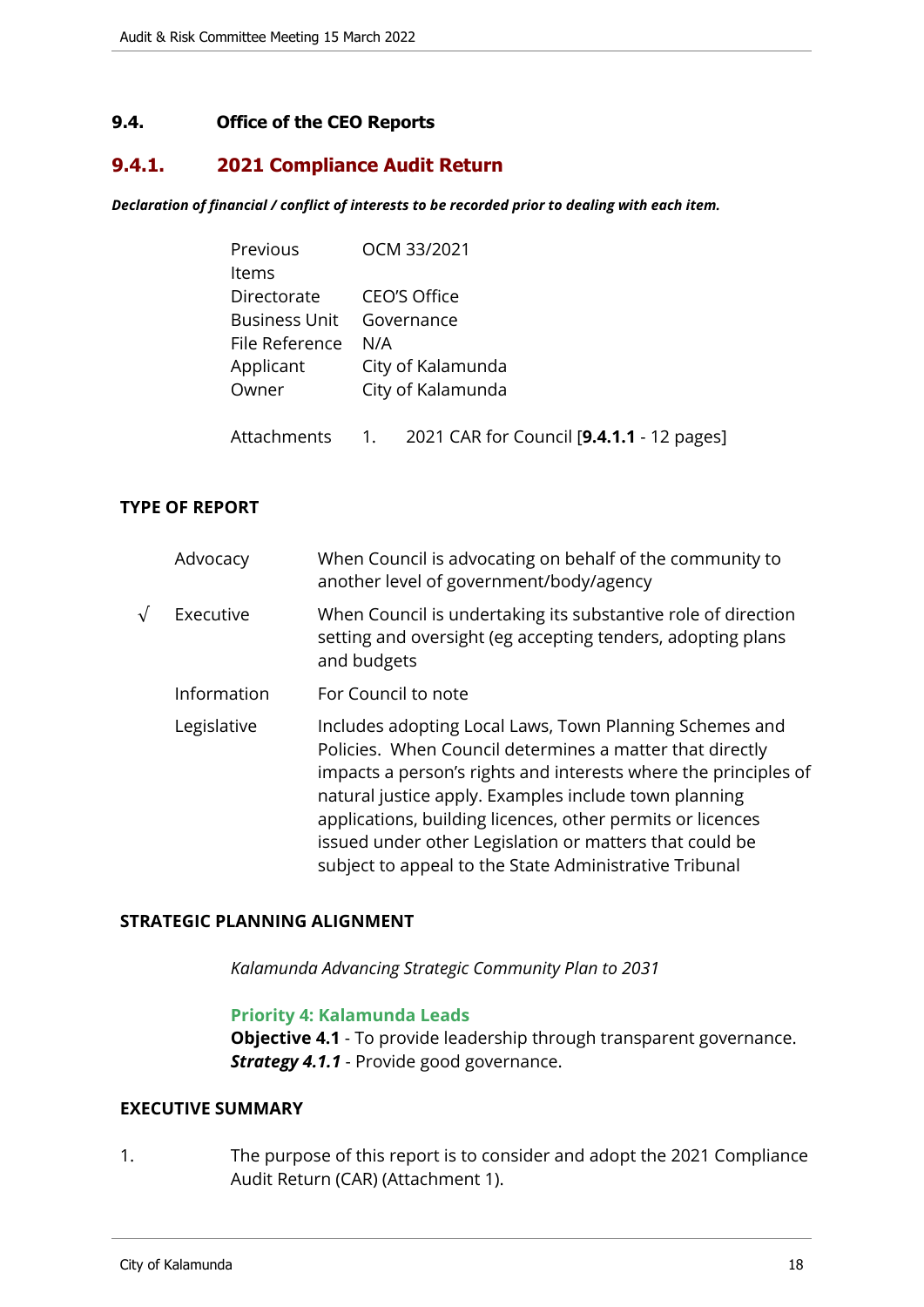- 2. The CAR focuses on areas considered by the Department of Local Government Sport and Cultural Industries (DLGSCI) as key compliance requirements of the Local Government Act 1995 (the Act).
- 3. It is recommended Council adopt the 2021 CAR.

# **BACKGROUND**

- 4. The CAR in its current format has been an annual requirement for every local government in Western Australia to complete in accordance with section 7.13 (1) (i) of the Act. It is required to be submitted by 31 March each year.
- 5. The CAR is designed to be a tool for local government, allowing it to identify those areas where legislative requirements have not been met and then implement processes to ensure that such instances of noncompliance do not continue.

# **DETAILS AND ANALYSIS**

- 6. The Terms of Reference of the Audit and Risk Committee require the Committee to review and make recommendations to Council on the completed CAR.
- 7. The 2021 CAR covered 10 categories and 89 questions with an additional Optional Questions category which had 9 questions.
- 8. Pleasingly, no issues of non-compliance were detected in completing the 2021 CAR.

#### **APPLICABLE LAW**

9. *Local Government Act 1995*

# **APPLICABLE POLICY**

10. N/A.

# **STAKEHOLDER ENGAGEMENT**

- 11. All relevant Business Units provided input to enable completion of the 2021 CAR.
- 12. Community consultation is not required.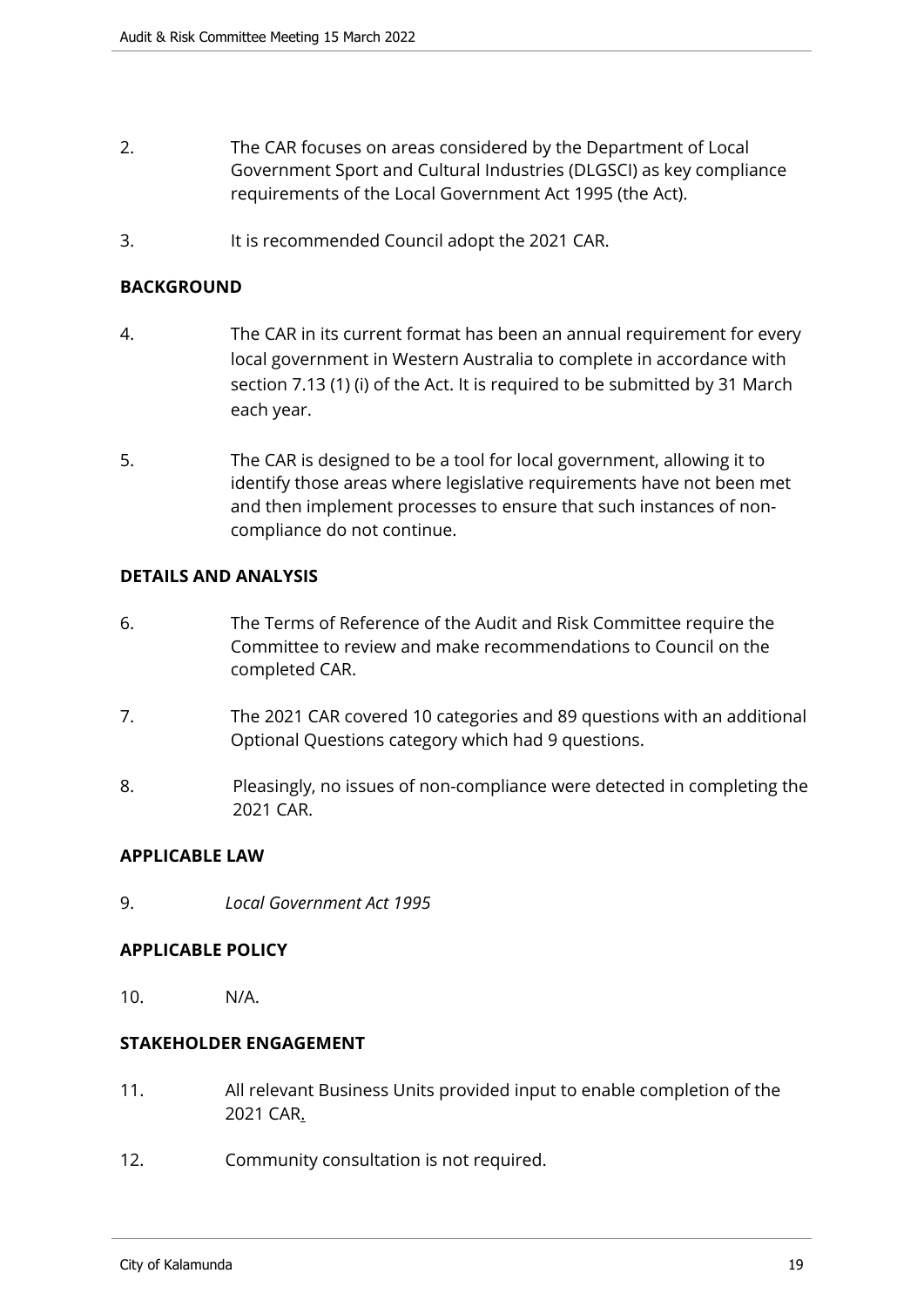#### **FINANCIAL CONSIDERATIONS**

13. None from this report.

# **SUSTAINABILITY**

14. N/A

#### **RISK MANAGEMENT**

15. **Risk**: Failures within Administration result in detection of noncompliance. **Consequence** Likelihood | Rating Moderate | Possible | Medium

# **Action/Strategy**

Ensure improvements are introduced to eliminate non-compliance.

**Risk**: That the Compliance Audit Return is not adopted as required by the legislation.

| Consequence                                                              | Likelihood | <b>Rating</b> |  |
|--------------------------------------------------------------------------|------------|---------------|--|
| Moderate                                                                 | Possible   | Medium        |  |
| <b>Action/Strategy</b>                                                   |            |               |  |
| Sufficient information is provided that satisfies Council the Compliance |            |               |  |
| Audit Return has been completed as required and should be adopted.       |            |               |  |

# **CONCLUSION**

- 16. Whilst the document presented to Council indicates all responses have been provided by one particular officer, this relates to the online input process for the CAR. Answers to various sections of the CAR have been provided by relevant Business Units.
- 17. With no instances of non-compliance identified, the City continues to maintain its high standards of compliance with respect to those areas examined by the CAR.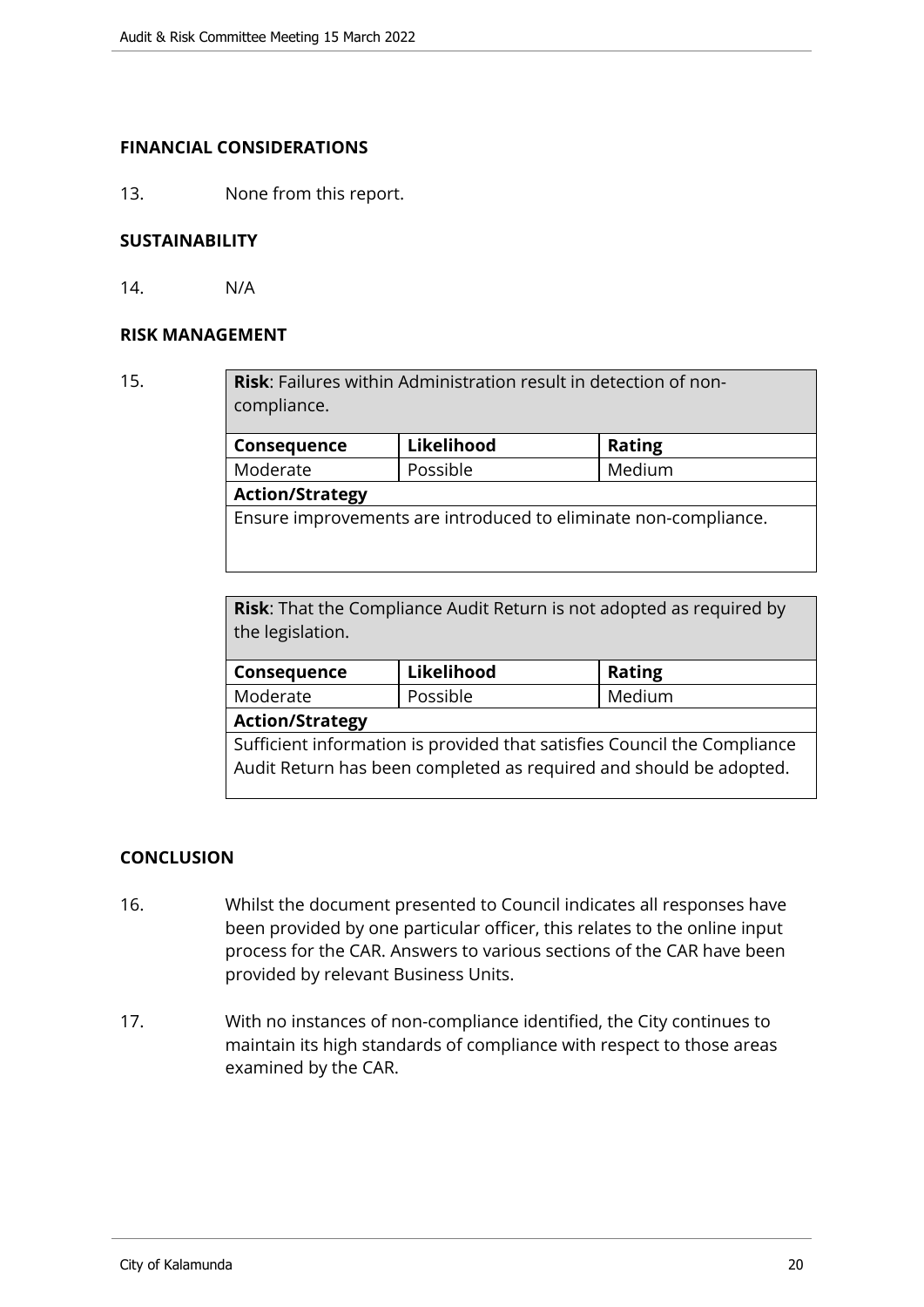# **Voting Requirements: Simple Majority**

# **RECOMMENDATION**

That Council ADOPT the Compliance Audit Return for the year ending 31 December 2021 (Attachment 1).